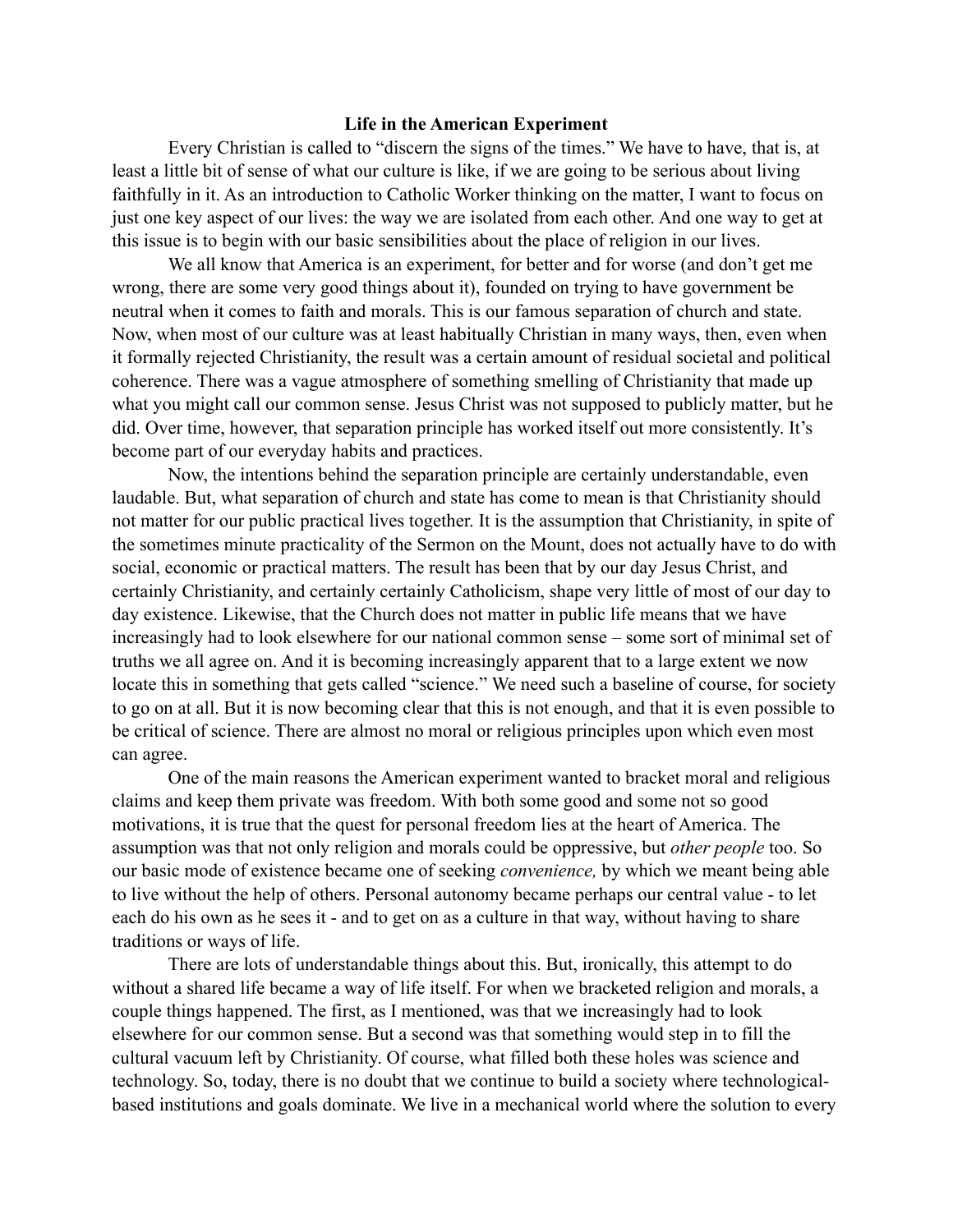problem is more engineering and greater control, put to the purpose (ironically) of increasing the personal autonomy of someone.

And so it's hard to deny that life is increasingly regulated and controlled by government and corporations, an ever-creeping market-state bureaucracy, drawn up on the model of technological progress. Bureaucracy is simply the attempt to scientifically organize social life, and the market and the state pitch in by reducing relationships as nearly as possible to dollars and laws. Our relationships look more and more like contracts, reducible to economic formulas. And of course, applied science – technology – determines life together at more and more minute levels, with an increasingly disturbing level of surveillance and imposed impersonal social discipline. It is especially here that government and business merge so that every aspect of our lives comes under the potential purview of some kind of measurable control. All this is the strange result of a policy that was originally supposed to *limit* our government's claims on us.

 But the strange thing is, this technocracy does not seem to be run by those in high places. We should be increasingly impressed with the fact that those in power can, almost by definition, offer us anything but more of the same. Far from some conspiracy theory, I'd say our modern world isn't run by anyone at all. From one point of view it's the rule of technology itself, in all its bureaucratic, scientific, and economic guises. We are oppressed not by someone else's power, but simply our own impotence. No one is in charge, and no one could be in charge, of our society. The supreme irony, then, is that, more than ever, we are dependent upon a new clergy of impotent "experts" – doctors, lawyers, politicians, scientists, and endless technicians - who base their claims, on their exclusive access, almost always by means of quantified statistics, to the truth about our lives.

For the Christian, one of the most important aspects of this modern world is the way that it breaks up the social body and isolates us. In contrast to the small communities of the Catholic Worker and the early monastics, ironically the increasing mechanization of our society has profoundly *fragmented* us. We are more isolated, lonely, and atomized than ever. In one way, this is the opposite of what you'd expect, because we are now *connected* in a thousand ways, and, as I have said, dependent, like never before. On the other hand, this makes a certain amount of sense. After all, every new gadget, law, or medical advance is supposed to make us more *free* to live life on our *own terms*. So, pretty soon, after a million changes with this intention, it's no surprise that we don't need other people anymore. I wanted a life I could do by myself, and I got it. I'm alone. When I do need others, I can buy them, preferring the impersonal and contractual, because in a way it preserves my independence. One stranger will do my laundry, another will take care of my kids, a third will drive me around. Even my friends I can "manage" online. So what remains between us endless are bureaucratic rules, mediated by screens and money. That's the social fabric.

The economic aspect of all of this also has a role in splintering us. The motor driving the advance of technology is the market's *free* functioning by the law of supply and demand, which means, again, that we are *free* to buy, sell, and acquire as we like. Economics is another public sphere that religion and morality are supposed to stay out of. And this free market, we are told, is supposed to mean more opportunity for all of us. The theory is that everyone should be free to get as much as one can, and (so goes the story) this competition of everyone against everyone ironically makes winners of us all. So, the rules, screens and money that make up the social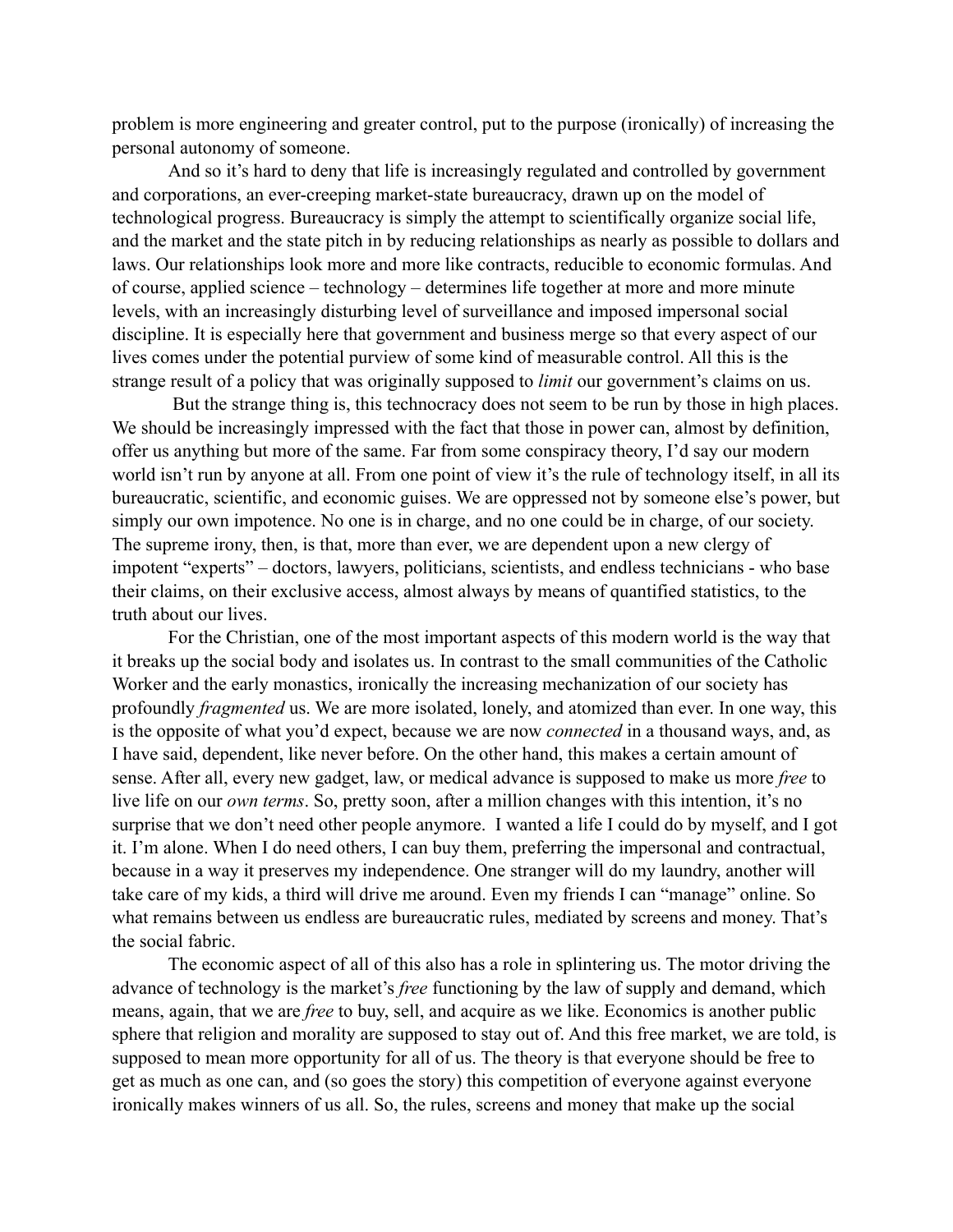fabric are animated by what one economic philosopher called the war of all against all. Accordingly, we are all raised to see others as potential dangers – the competition. It's a war, after all. And we are positively encouraged to take an impersonal attitude towards economic transactions. "It's just business, don't take it personally." But what if most of life is economic transaction? Then one thing at least will be for sure, it *won't* be personal: most of our relationships are now nothing more than one bank accounting with another.

What this way of life has all but completely destroyed is what you might call local community. Its logic is to try to meld the whole world into a single atomized mono-culture, and it does this by destroying the idiosyncratic relationships of dependence particular peoples and cultures have always maintained. For instance, a century ago in St Paul, the Irish, the Germans, and the Italians all had many of their own ways of conducting life, and their own ways of seeing the world. There was, in other words, an *ethic,* that went with an *ethnicity.* Today, such identities are vanishingly rare. But one thing that held such communities together was exactly their ethical sense of a *common* good. That's what made these local communities different from what we have today.

To seek a *common* good is to engage in corporate actions – let's call them "projects" – that seek after shared goals for a community. This is what those ethnic communities used to do. The common good in this sense is *not* simply cooperation so that each person can achieve her *own* goals more effectively. It's the opposite of that. The common good is a good that can *only* be *shared.* Take a community garden as an example. Beautifying the neighborhood, learning teamwork, sharing, generosity, neighborhood trust, and friendship, are all *common* goods that might only be had by taking part in this kind of local project. As you participate in the project, your goals become the goals of the community – they are shared. A key point is that this means you have to become a particular sort of person to have these goods, because part of the point is that in order for the garden to be successful, one's own goals will have to become the same as others'. In fact, if a member of the project does pursue his *own* goals, which are not common, he will *not* be able to achieve the *common* goals as well: if someone decides he will do as little work as possible but still share in the produce, he will thereby exempt herself from many of the common goods listed above.

A hundred years ago it was typical of these local communities that they would be engaged in a wide variety of these "projects" at the same time. When this is the case a rich and complex sense of the common good arises, which necessarily produces people with the dispositions and character – the virtues and habits – suited to these goals. And so rich and complex communities were the result, which, precisely because of their own projects, achieved a high degree of independence: they were self-sustaining and able to get on in their own peculiar way. Their thick social ties to each other gave them a relative degree of informal popular sovereignty; because they organized themselves, they did not need a bureaucracy, a state, or technology to organize life for them. And so it is that, in human life a particular kind of community is required if you want to be a particular kind of person. Ethnicity and ethics – community and character, always go together.

It is sometimes said that these kinds of communities are old-fashioned, meaning that "of course" they don't exist today. But their disappearance is anything but natural. They have not slowly decayed on their own, but rather rapidly dissolved as they were drawn into the market and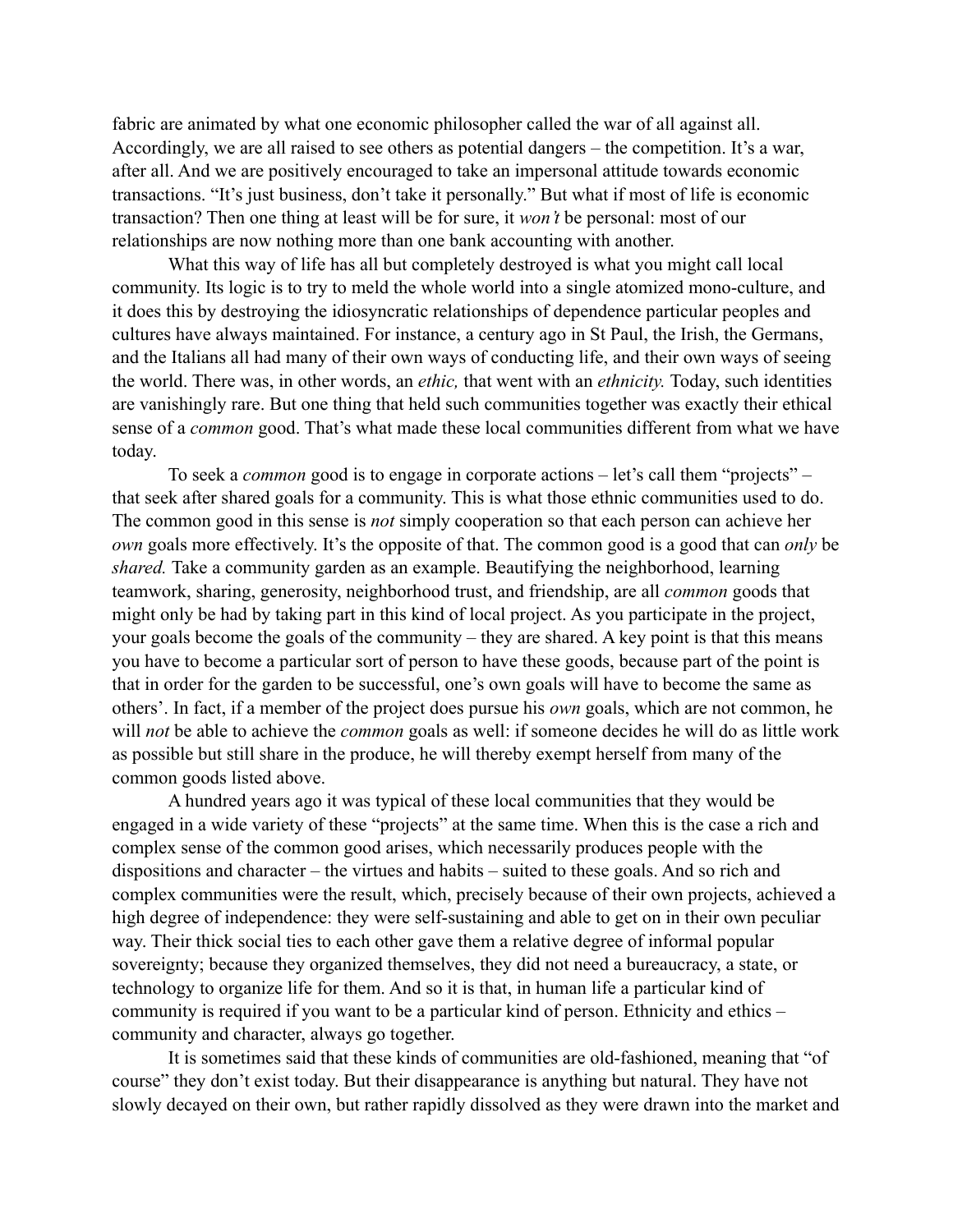technology. We can imagine how this might go. Once, these communities could appeal to shared ethical standards, often grounded in Catholic faith, for their way of life. Daily actions centered on the common good made sense in that context. But, once the market is in town, suddenly the only motivation that counts is how to get the best deal – the common goods of local communities are quickly replaced by whatever consumer good each member of that community desires. Reason like this for a while, and before you know it life becomes about being the most efficient manager: of our children, jobs, money, even our emotions. The goods we look to are no longer internal to a small community, binding it together, but "out there", wherever the best offer is. And so each pursues his own, and we are fragmented. The market transforms our desires so that our habits no longer centered on a local, common good, but on whatever I think is good for *me*  (at least today, it might be different tomorrow!). So it is funny that sometimes being procapitalism is associated with being *conservative.* It seems to me there is nothing more revolutionary than the constant advance of the market to the "next new thing"; whatever's cheaper, faster, shinier. Such novelty is what sells, what drives the market, and what makes it next to impossible for traditional communities to survive. There is nothing conservative about the market. It is the permanent revolution.

The result of fragmentation and constant pressure for novelty, of course, is that the community is no longer able to be relatively self-sustaining, meeting many of its own wants; now it must look elsewhere for them. And this, after all, is what the entire apparatus of modern technology, law, and bureaucracy is for: to help us manage life (the life it created) without other people, at least without any people we are not contractually obligated to. The once-internal bonds of society are now transferred to external agencies and strangers, which are supposed to give us more freedom to direct our lives the way that we want. In practice, of course, the cost is an extraordinary degree of dependence on large, impersonal institutions and services, and ultimately on the centralizing state. At the same time, we lose all those relationships that were once naturally embedded in everyday life. "Having friends" now becomes one more thing to manage, rather than something that simply comes with being alive.

By now, of course, most of us are simply born into this world. We can't imagine anything else. Cars, personal computers, smart phones, fast food delivery, Uber, daycares, and a thousand other devices, are things that few of us could imagine doing without, and they are the only social bonds that we have, bonds that paradoxically keep us isolated. Of course, as we noted, one of the results of traditional or ethnic community life was the development of certain virtues as a result of being dependent on one another, so one of the results of isolation is that such virtue does not develop. So I don't mind sounding like an old fogey when I say that it *is* true that a hundred years ago there was a sort of baseline "character" that could be expected of people that has disappeared. And now we can see a little bit of why.

So what you get is the culture that we see around us. Life proceeds on the assumption that God does not matter, that all there is to life amounts to physics, and that you ought to get as much comfort and pleasure out of it as possible. It sounds crazy, but if all I've got to work with is my isolated body and some technical means of manipulating it, it is no surprise that we are increasingly a society, as Catholic Worker Larry Chapp says, of "opioids, techno gadgets, virtual reality stimulation, porn, and various other forms of addiction. We will be, if we aren't already, a nation of addicts. Because if there is one thing we know about our bodily appetites it is that they